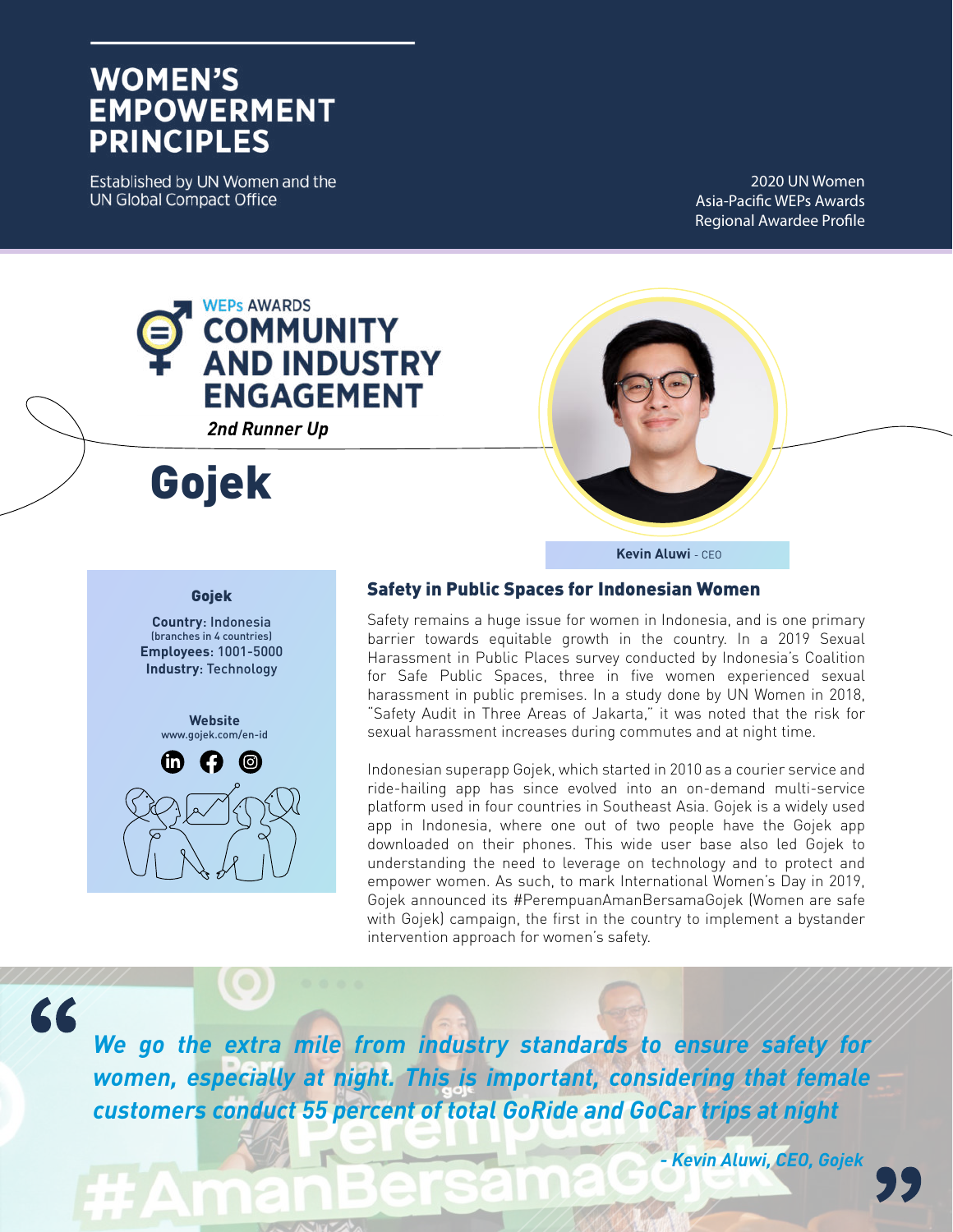

The initiative aims to elevate safety standards for women among online ride-hailing platforms in Indonesia. #WomenAreSafeWithGojek has three main pillars: technology, protection, and education.



*Watch the testimonial video to learn more!*

#### Increasing Protection and Raising Awareness

To support Gojek's technology and educational campaigns, Gojek constructed "Safe Zones" for pick-ups and drop-offs in major public transportation hubs following the recommendations from UN Women's 2019 "After Dark Report: Encouraging Safe Transit for Women Travelling at Night." These hubs were strategically built in the largest commute spaces across Greater Jakarta, and were outfitted with bright lights and seats for passengers to wait safely and comfortably. These hubs were also used to display the educational material developed by Gojek on how to recognize, prevent, and report acts of sexual violence.

For the #PerempuanAmanBersamaGojek (Women are safe with Gojek) campaign, Gojek innovated their app to increase protection, raise awareness, and educate users. With Gojek SHIELD, the app was updated to increase the available safety features for consumers—from the

"Share My Trip" function, Gojek introduced an Emergency Button that links to Gojek's Emergency Unit for 24/7 assistance. The company's Customer Care Unit and Driver Care Unit are trained in handling situations involving sexual violence. Gojek goes the extra mile in also providing legal aid, working with law enforcement, and providing victims with emotional aid support.

Equipping their two million driver-partners with the information and tools to create a culture of safety was essential to Gojek. Gojek driver-partners play a significant role in Indonesia's transport and mobility system, which puts them in the best position to help victims of sexual harassment in public spaces. To reach all driver-partners, the company integrated the 5D skills of bystander intervention (Distract, Delegate, Document, Direct, and Delay) developed by Hollaback! onto the Gojek driver-partners online learning platform in October 2020. Driver-partners were previously receiving face-to-face training on the 5D Skills, but due to COVID-19 and the need to scale the process of training and education, Gojek formatted the learning materials into bite-size videos to make them easily accessible and understandable regardless of the viewers' educational background.

Since the launch of the campaign and the integration of 5D skills training onto Gojek's platforms, communications on the "5D bystander intervention steps" has reached 75% of Gojek's active driver-partners through the driver app. Of these participating driver-partners, around 99% found the training useful and 95% showed a willingness to participate in follow-up training. On the other hand, 42,000 Gojek users who booked their rides to and from Gojek's Safe Zones have seen Gojek's bystander intervention education materials from March to September 2020. Gojek also pushed in-app notifications on the 5D skills, which was viewed by 1.5 million users.